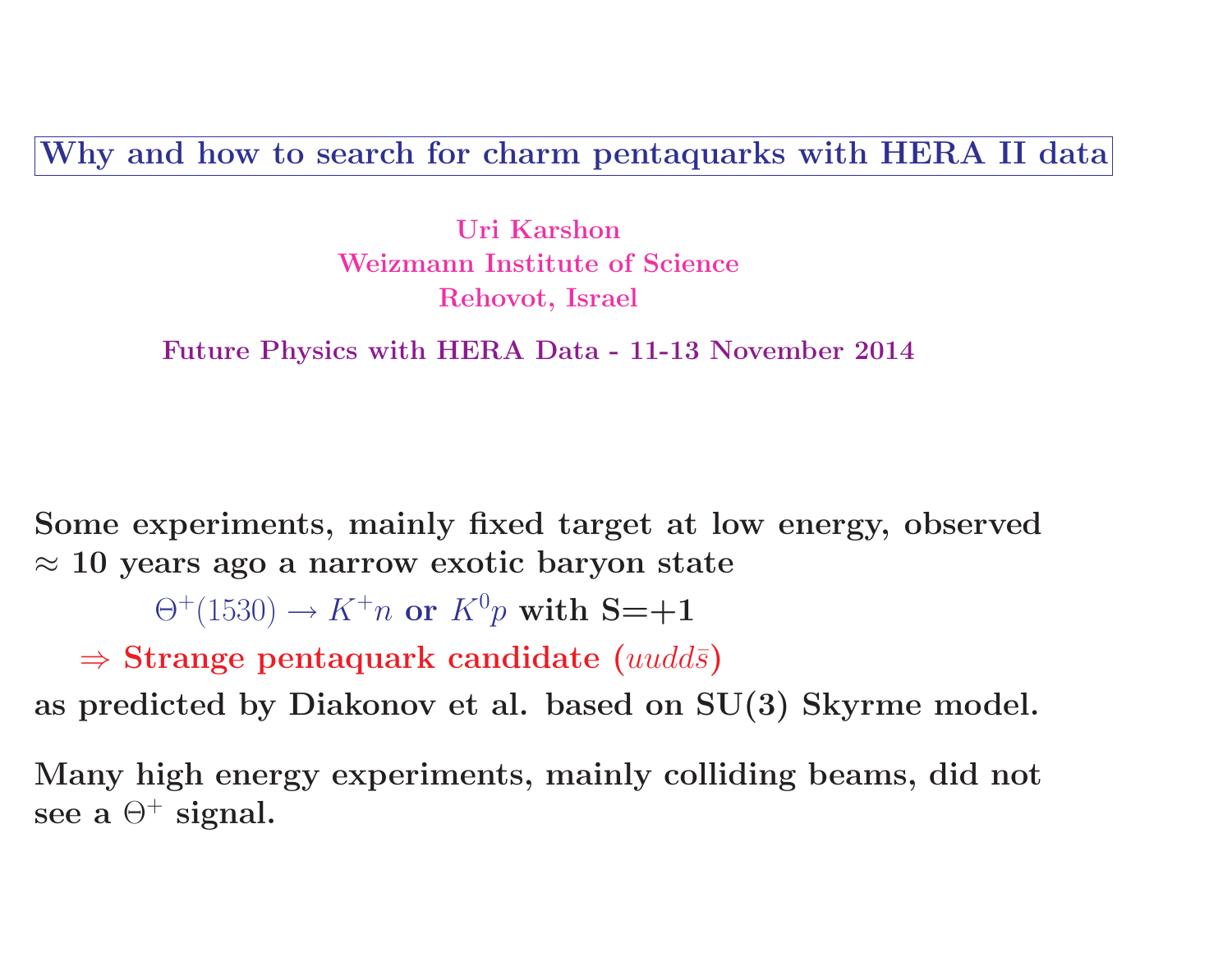The ZEUS experiment saw a  $\Theta^+ \to K^0 p$  signal with the HERA I data (1995 - 2000). H1 did not see it and published upper limits for its production. With HERA II data (2003 - 2007), ZEUS did not see such a signal.

After the  $\Theta^+$  "discovery", charm pentaquarks were also searched for. H1 looked for the charm pentaquark  $\Theta_c^0 = uudd\bar{c}$  in  $M(D^*p)(+c.c.)$ and found such a candidate at 3.1 GeV.

ZEUS did not confirm this state and gave upper limits for its production which were not compatible with the H1  $\Theta_c$  signal.

With HERA II data, H1 did not see such a signal.

Other experiments did not see it as well in  $D^*p$  and  $Dp$ .

A recent summary: "Present status on experimental search for pentaquarks" (hep-ex 1403.4455) concluded that "Since the first observation of the pentaquark-like baryon state  $\theta^+$ , this field has aroused much interest, but even the existence of the pentaquark is debatable up to now."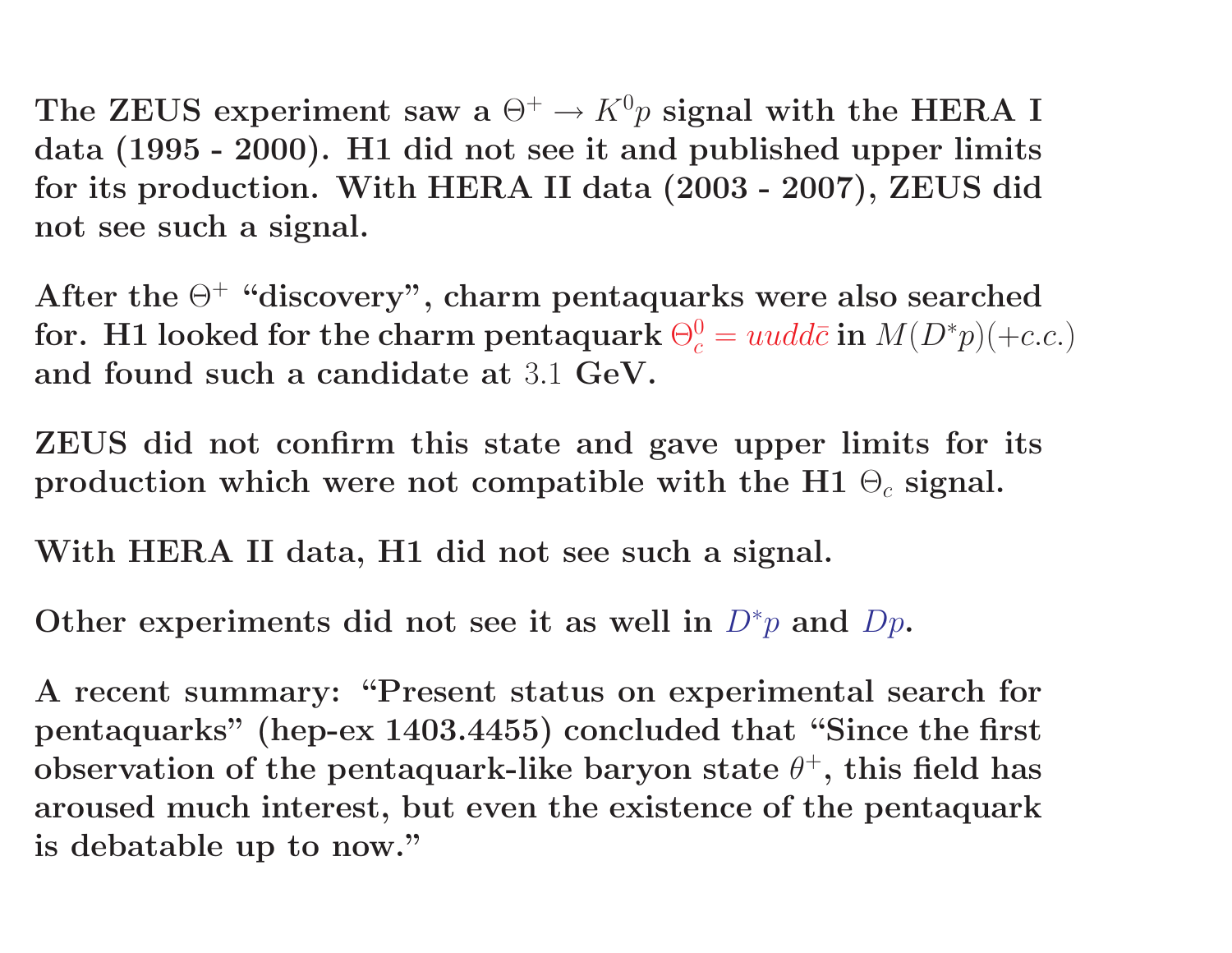If a pentaquark is found and confirmed, it will provide a major testing ground for low-energy QCD dynamics.

Theoretical grounds for heavy and light pentaquarks are quite different.

Some theorists claimed that the original prediction of Diakonov et al. is not valid (T.D.Cohen, PLB 581,175,2004) or wrong (R.Jaffe, Conference talks, 2005).

Many theorists think that heavy pentaquarks are more likely to exist than strange ones. In particular, recent observations of exotic X,Y,Z states, some of which are claimed to be tetraquarks, show that "heavy flavours may play an important role for stabilizing the hadronic structures beyond the traditional  $q\bar{q}$  and  $qqq$ composites." (Li and Liu, hep-ph 1409.3332).

Li and Liu suggest that "the pentaquark  $b\bar{c}qqq$  would have very distinctive quantum number from the regular three-quark baryons" and suggest to search for such baryons at LHCb.

For the HERA II data, both H1 and ZEUS had a MicroVertex Detector (MVD) enabling to reconstruct secondary vertices from weakly decaying particles.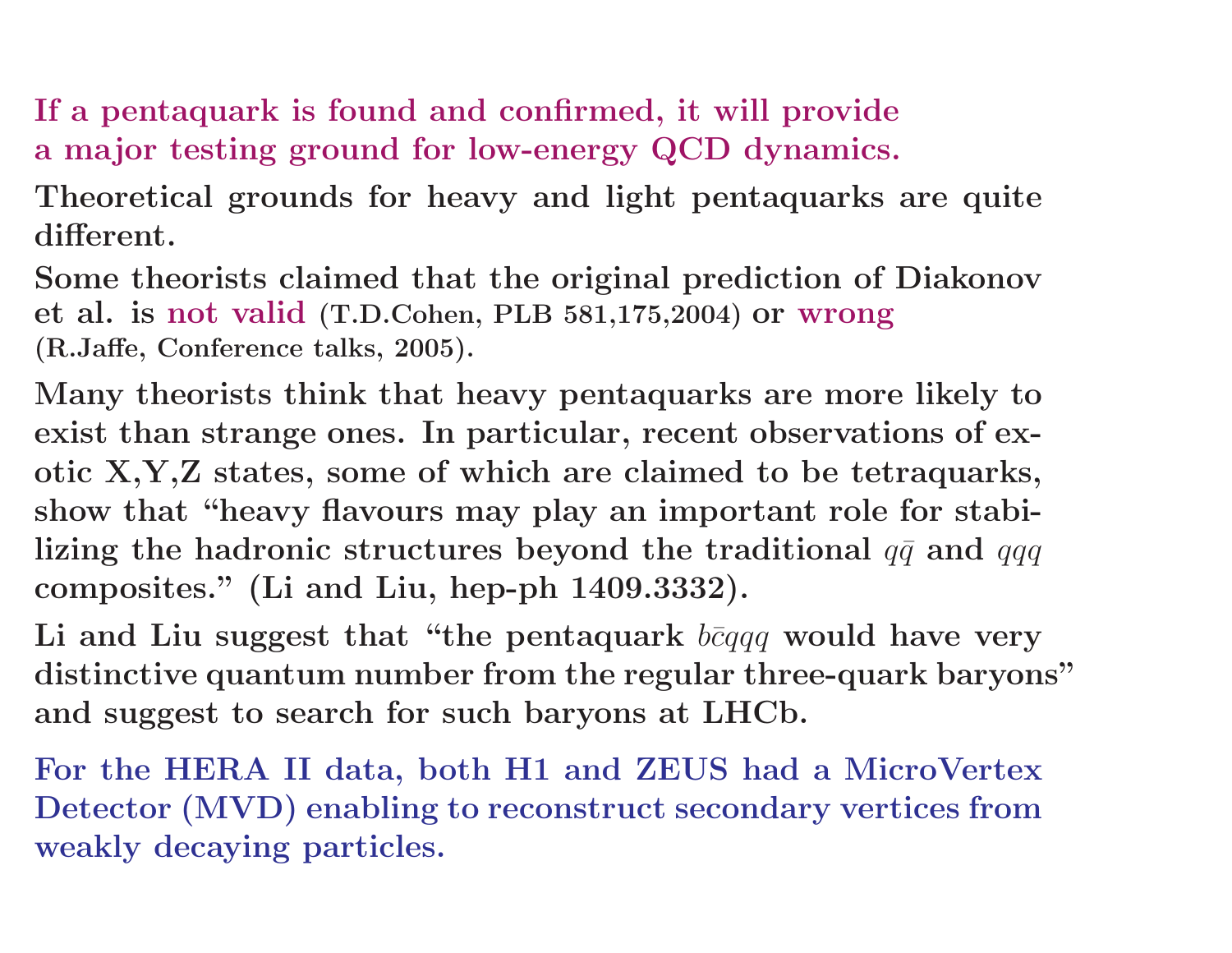Most theories predict a stable heavy charm pentaquark with  $M < 2.8$  GeV, i.e. below the DN threshold:

- Studied by various authors in quark models with flavour spin interaction and Skyrme models (1993-1998)
- Attracted renewed interest after pentaquark "discovery" of 10 years ago (PLB 590, 185, 2004; PLB 595, 293, 2004)
- Such states appear naturally in a coupled channel approach, and in combined large  $N_c$  and heavy quark QCD limit ( PRD 71, 036004, 2005; PRD 72, 074010, 2005)
- In a constituent quark model with diquark configuration, attraction is more effective for a heavy pentaquark (hep-ph/0507105; AIP Conf. Proc. 775, 32, 2005; PLB 604, 175, 2004)
- Similar results obtained in a Skyrme model (Z.Phys.A 359, 83, 1997) and in QCD sum rule calculations (hep-ph/0510304)

Negative experimental result for  $\Theta_c^0 \to D^*N, DN$  could be due to stability of charm pentaquark.

 $\Rightarrow$  Should be searched for in weak decays.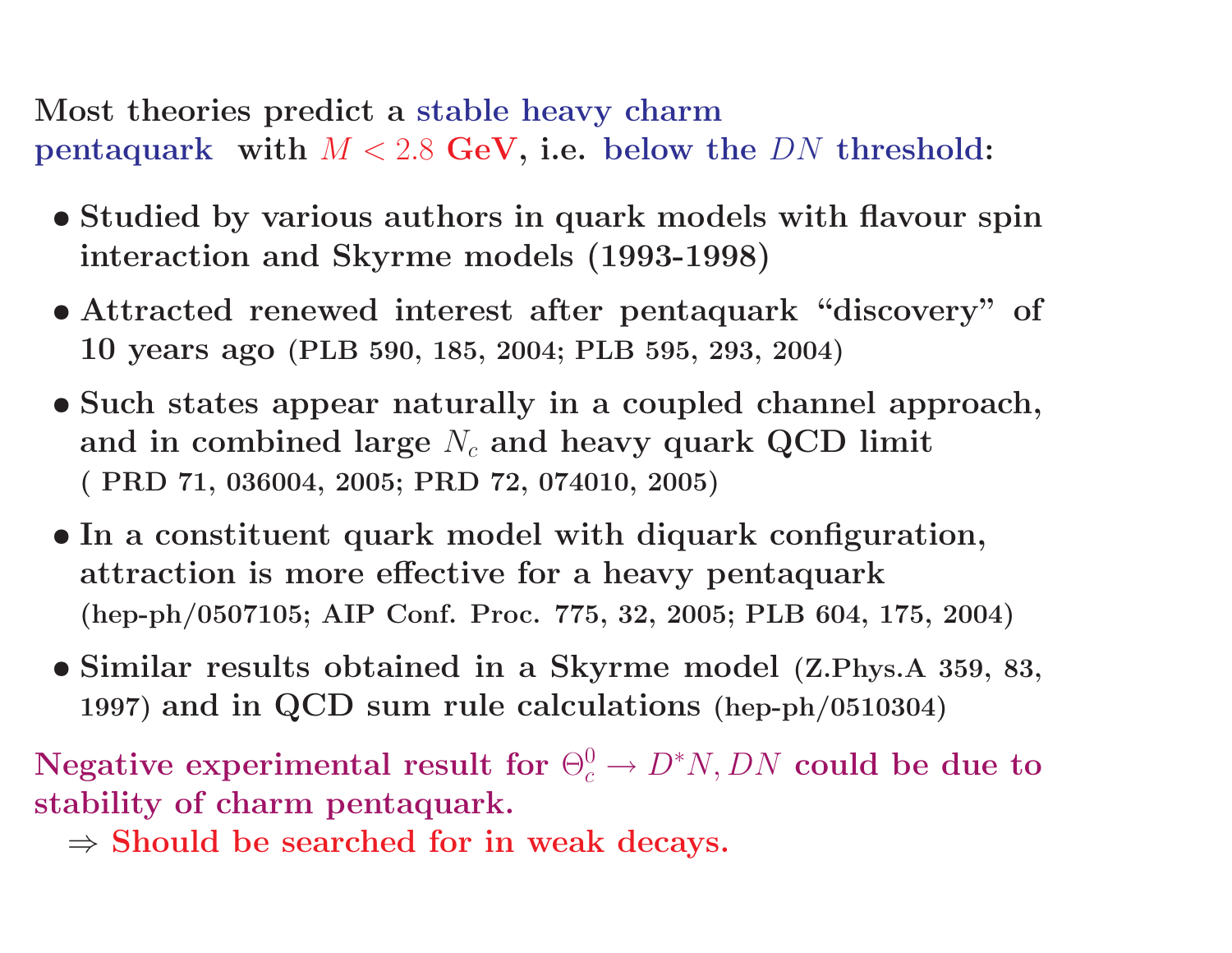In addition to a  $\Theta_c^0$  pentaquark candidate, C.Gignoux et al. (PLB 193,323,1987) and H.J.Lipkin (PLB 195,484,1987), motivated by a quark model with colour-spin hyperfine interaction, suggested also the existence of a charm-strange pentaquark. They predicted a doublet of states:

 $P_{\bar{c}s}^0 = \bar{c}s u u d$ ,  $P_{\bar{c}s}^- = \bar{c}s d du$  at a mass around  $\approx 2.9$  GeV

If this kind of pentaquark exists above the threshold for a strong decay, one should search for such decays, e.g.:

 $P_{\bar{c}s}^0 \rightarrow D_s p; P_{\bar{c}s} \rightarrow \Lambda D^-$ 

If a charm pentaquark  $\Theta^0_c$  exists with a mass below the threshold for a strong decay (i.e. below  $M(D) + M(p) \approx 2.8$  GeV), it will decay weakly, e.g.:

$$
\Theta_c^0 \to K_s^0 \pi^- p \quad \text{require } p, \pi^- \text{ from a secondary MVD vertex}
$$
\n
$$
K_s^0 \text{ pointing to this vertex}
$$
\n
$$
\Theta_c^0 \to K^+ \pi^- \pi^- p \qquad \text{all 4 particles from secondary MVD vertex}
$$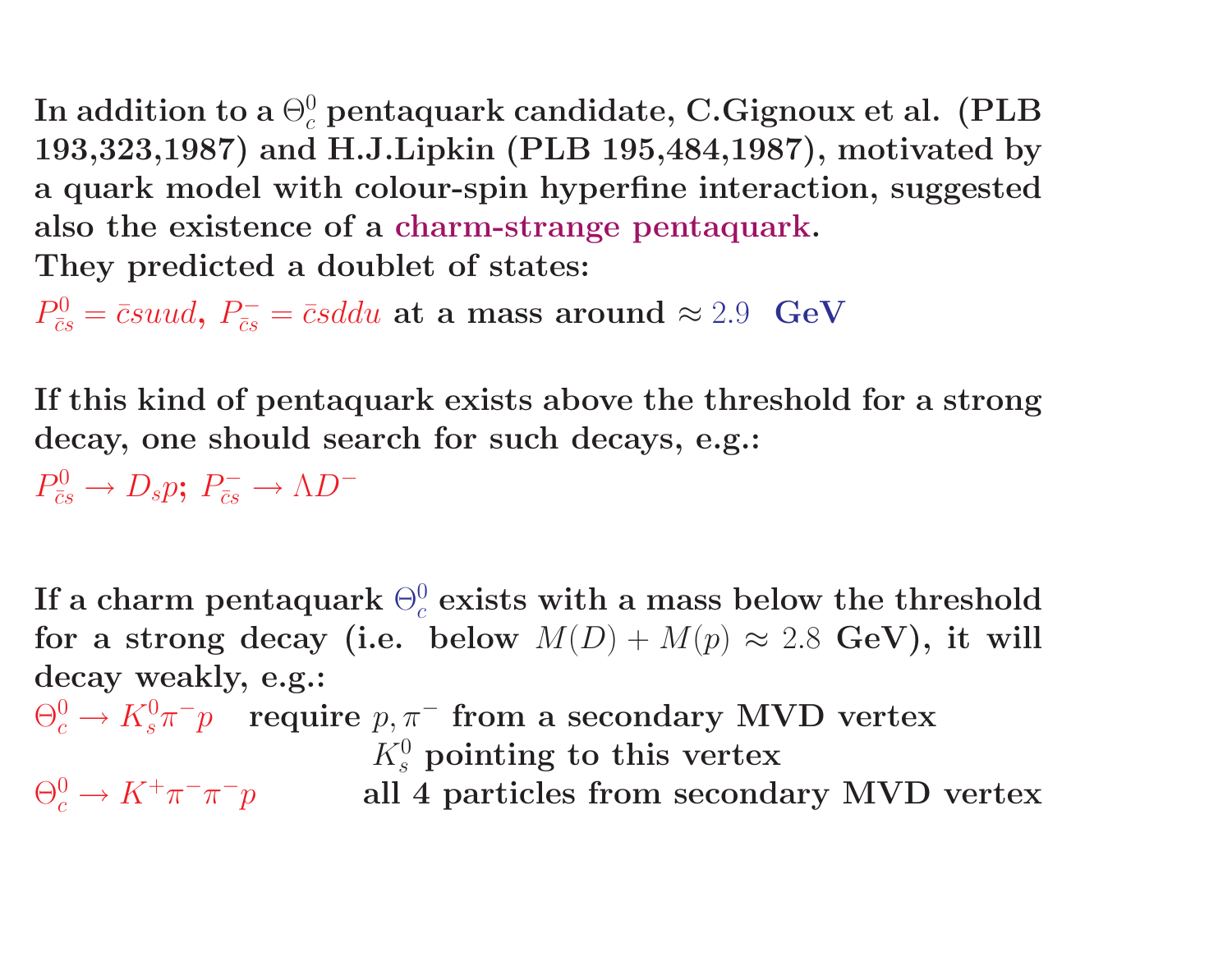If a charm-strange pentaquark  $P_{\bar{c}s}$  exists below the strong decay threshold, it will decay weakly, e.g.:

$$
P_{\overline{c}s}^{0} \rightarrow \phi \pi^{-} p; \phi \rightarrow K^{+} K^{-}
$$
  
\n
$$
P_{\overline{c}s}^{0} \rightarrow K^{*0} K^{-} p; K^{*} \rightarrow K^{+} \pi^{-}
$$
  
\n
$$
P_{\overline{c}s}^{0} \rightarrow (K \overline{K})^{0} p \pi^{-}
$$
  
\n
$$
P_{\overline{c}s}^{0} \rightarrow \Lambda K^{+} \pi^{-}
$$
  
\n
$$
P_{\overline{c}s}^{-} \rightarrow \phi \pi^{-} \pi^{-} p; \phi \rightarrow K^{+} K^{-}
$$
  
\n
$$
P_{\overline{c}s}^{-} \rightarrow K^{*0} K^{-} \pi^{-} p; K^{*} \rightarrow K^{+} \pi^{-}
$$
  
\n
$$
P_{\overline{c}s}^{-} \rightarrow \Lambda \pi^{-} \pi^{-} K^{+}
$$
  
\n
$$
P_{\overline{c}s}^{-} \rightarrow \Lambda \pi^{-} K^{0}
$$
 (a very clean channel !)

where all decaying particles come from a secondary MVD vertex

Preliminary analyses on some of the above channels from ZEUS HERA II data were performed by Yuriy Onishchuk (University of Kyiv) and Andrii Verbytskyi (Max-Planck-Institut, Muenchen, Germany). No signal was seen.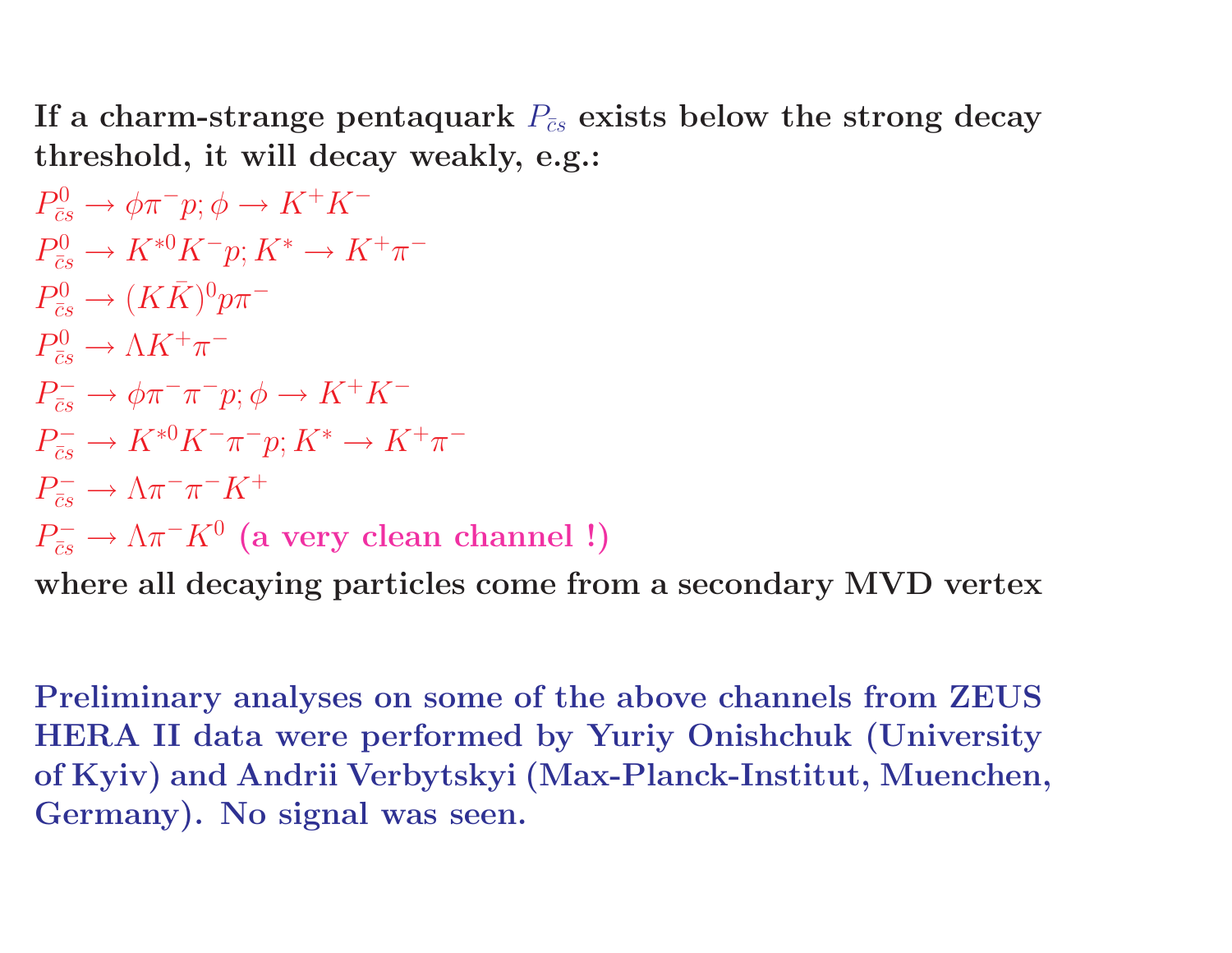## Karliner,Lipkin (private communication):

Any detection of  $p(\bar{p})$  or  $\Lambda(\bar{\Lambda})$  emerging from a MVD secondary vertex (unless coming from a  $\Lambda_c$ ) could hint at the existence of an exotic baryon

Interesting suggestion: Tag  $c(\bar{c})$ -quark and look in same event for  $p(\bar{p})$  or  $\Lambda(\bar{\Lambda})$  from a secondary vertex associated with the  $\bar{c}(c)$  $\Rightarrow$  Clear signature for exotic baryon. For example:

- Select  $D^{*+}$ +dijet direct photon  $(x_2 > 0.75)$  events
- Look for  $p$  or  $\Lambda$  from a secondary vertex in the "untagged" jet (originated from a  $\bar{c}$ )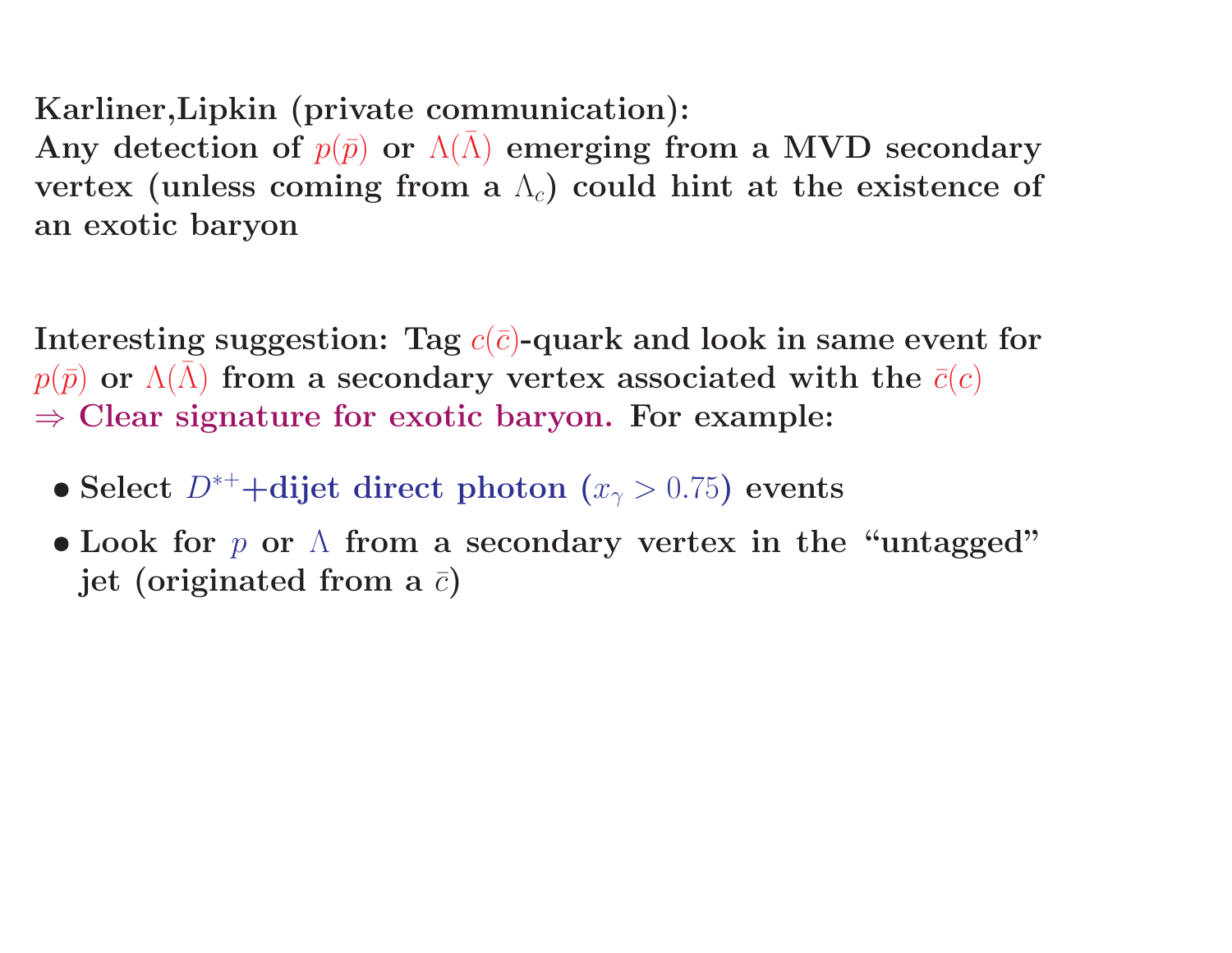## Conclusions

- The existence of the strange pentaquark  $\Theta^+(1530)$  has not been established
- Heavy pentaquarks have a more solid theoretical ground and may exist
- Most theories predict heavy pentaquarks stable against strong interaction  $\Rightarrow$  Should be searched for in weak decays
- Using MVD secondary vertices, one should search for the strong decays of  $P_{\bar{c}s}$  to  $D_s p$ ;  $\Lambda D^-$  etc.
- Many possible weak decay channels of  $\Theta_c^0$  and  $P_{\bar{c}s}$  can be searched for with MVD secondary vertices
- Any detection of  $p(\bar{p})$  or  $\Lambda(\bar{\Lambda})$  from MVD secondary vertex (unless from  $\Lambda_c$ ) may imply an exotic baryon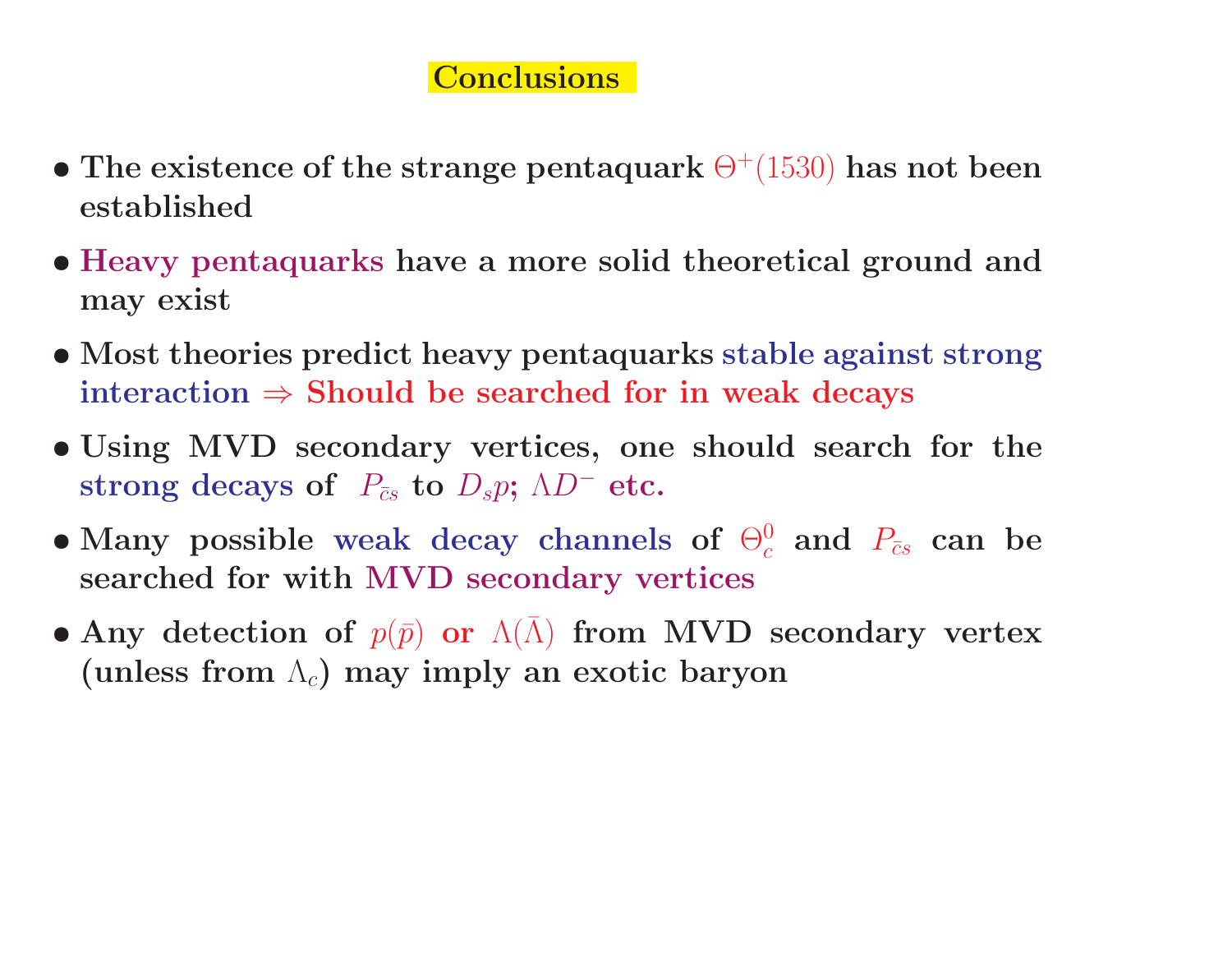Andrii Verbytskyi - A possible use case for data preservation

Exotic hadron searches can be done in the Data Preservation mode

- The question of exotic hadrons (Pentaquarks) at HERA has a long and complicated history;
- Possible future discovery of exotic hadrons will immediately raise a question about re-analysis of HERA data;
- The analysis requires usage of all tracking information stored in "Common Ntuples", considerable track selection and multivertexing. As a result, the analysis will be very CPU consuming.

Example:

- $\bullet$  The reconstruction speed of  $P^-_{\bar c s} \to \pi^- K^0_S \Lambda$  is 620 events/sec./core for Xeon E5520@2.27GHz; Full processing time for HERA II data is 160 hours.
- Conclusion: the analysis is unrealistic without usage of multiple cores.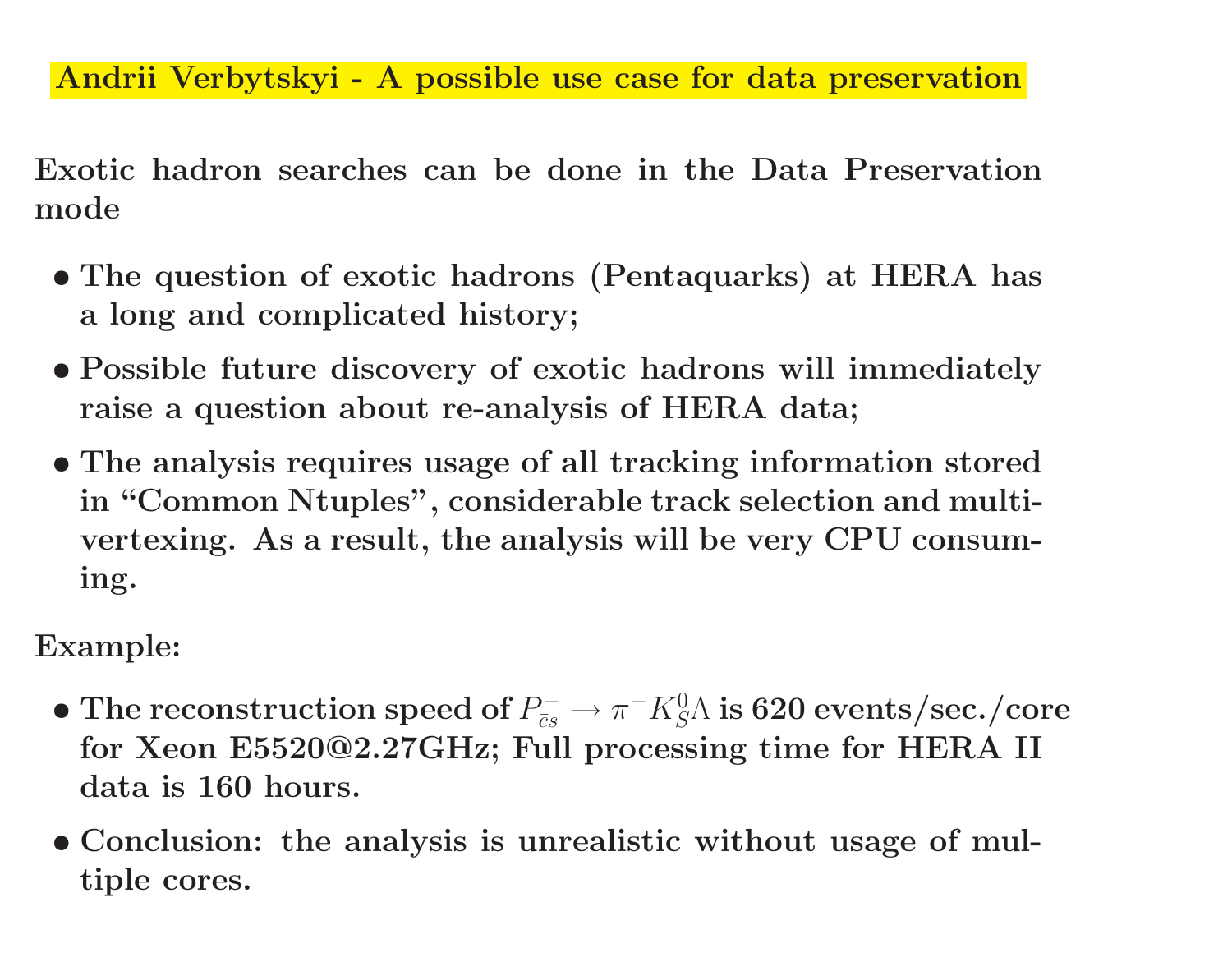## Backup: A previous search for  $P_{\bar{c}s}^0$

The two weak decays of the  $P_{\bar{c}s}^0$  were searched for by the E791 Fermilab experiment (500 GeV  $\pi^-$  beam on nuclear targets) E.M. Aitala et al., PRL 91,44,1998 PLB 448,303,1999 by requiring the  $P^0_{\bar cs}$  decay particles to come from a secondary vertex, measured with their silicon microstrip detectors

Assuming a  $P^0_{\bar cs}$  lifetime of 0.4 ps and  $M(P^0_{\bar cs})$  between 2.75 - 2.91 GeV, they obtain 90% upper limits for the ratio

 $\sigma_{P^0}BR_{P^0\to \phi\pi p}$  $\sigma_{D_S}BR_{D_S\rightarrow\phi\pi}$ between 0.022 - 0.046 and for the ratio  $\sigma_{P^0}BR_{P^0\to K^*Kp}$  $\sigma_{D_S}BR_{D_S\rightarrow K^*K}$ between 0.016 - 0.036 Statistics is small:  $\approx 330 D_s^{\pm} \rightarrow \phi \pi^{\pm}$ 16  $P_{\overline{c}s}^0$  candidates between  $2.4 < M(\phi \pi p) < 3.1$  GeV